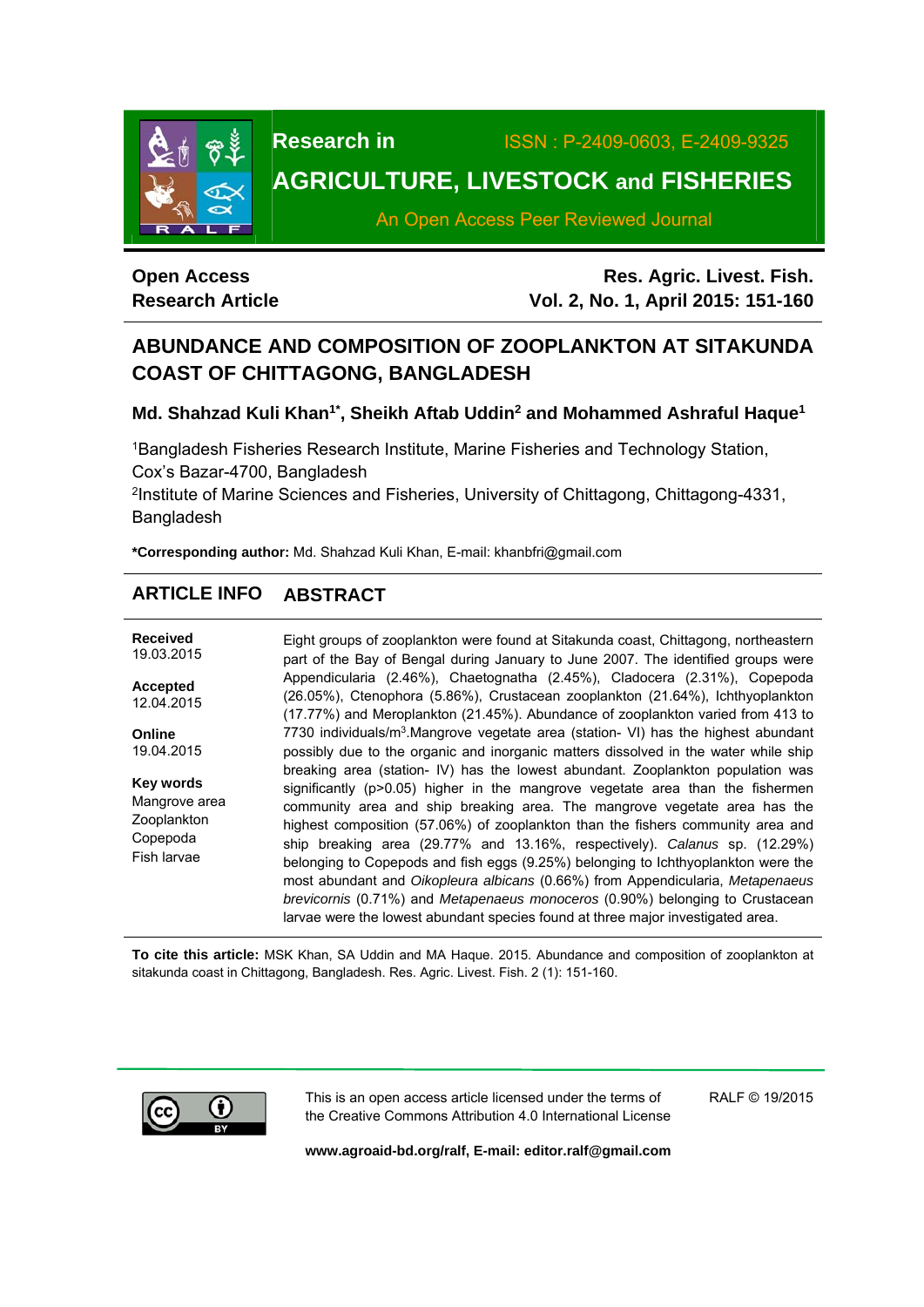# **INTRODUCTION**

 Zooplankton is an aquatic animal community that has limited swimming capacity against the ambient currents. Even with their quite limited swimming capacity, they carry out day-night periodic movements of hundreds of meters. They prefer to feed at night on the water surface and effectively graze the phytoplankton, and hence they referred to as living machines. They habitually represent a vital link between the microbial portion and the large grazers (Laval-Peuto et al., 1986; Pierce and Turner, 1994).The zooplankton, secondary consumer plays a key role in the food chain of aquatic ecosystem by transferring energy from phytoplankton to higher tropic levels leading to the production of fisheries to human exploitation. The health of marine ecosystems inherently linked to the abundance of zooplankton and their biodiversity. The potentiality of marine pelagic fishes directly or indirectly depends on the availability of zooplankton. In the aquatic ecosystem zooplankton are being used as the indicator species for the physical, chemical and biological processes due to their universal distribution, small size, and rapid metabolic and growth rates (Heinbokel, 1978; Fenchel, 1987), huge density, tinier life span, drifting nature, great species diversity and diverse tolerance to the stress (Gajbhiye, 2002).

 A survey report of FAO (1985) stated that the tidal areas of Bangladesh are relatively rich in zooplankton. The abundance of zooplankton and their ecology in the coastal and estuarine environment of Bangladesh is little studied. Islam and Aziz (1975) studied on zooplankton of the northeastern part of the Bangladesh coastal area and identified a total of 18 genera and 18 species. Bhuyain et al. (1982) made an observation on the macro-zooplankter of the continental shelf of the Bay of Bengal and reported the occurrence and distribution of 18 calanoid copepods. Ali et al. (1985) recorded a periodic variation of zooplankton in the coastal estuarine water in the southeastern part of Bangladesh. The major groups of zooplankton are copepoda, decapoda, chaetognatha, cladocera and fish and shellfish larvae. Zooplankton diversity of salt marsh habitat in the Bakkhali river estuary, Cox's Bazar, Bangladesh has also studied by Ali (2006).

 Coastal zone contains critical terrestrial and aquatic habitats, such as mangrove forests, wetlands and tidal flats. Sitakunda coast under the Chittagong district, northeastern part of the Bay of Bengal is adjacent to the Sandwip Chanel, having tidal mangrove, ship breaking yard and fishermen community area and an important source of fisheries resources. The purpose of this study is to provide more information on the abundance and composition of the zooplankton community on the Sitakunda Upazila coastal water, north of the Chittagong city, which is currently affected by ship-breaking activity on the shore.

# **MATERIALS AND METHODS**

Sitakunda coast, which is the northeastern part of the Bay of Bengal, located in between 22°22' and 22°42´ northern latitudes and in between 91°34´ and 91°48´ east longitudes. For the present investigation this coastal area was divided into three pre define activities community with six sampling stations (Fig. 1).Station-I (Salimpur) and station-II (Saidpur) was considered as a fishermen community area, station-III (Grisubedar Ship yard) and station-IV (PHP Ship yard) located in Bhatiari area was considered as ship breaking yard and station-V (Barabkunda) and station-VI (Muradpur) was considered as a tidal mangrove vegetate area.

#### **Zooplankton sampling and isolation**

 The sampling was conducted during January to June 2007 by using a wooden boat. Zooplanktons were collected using a net (Hydrobios model 55 μm mesh size) ending with a cod end to retain the organisms which was towed horizontally. A flow meter (FMC 0.3) was attached within the aperture of the net to measure the amount of water displaced. At each station, the net was slanted three times for 45 minutes each while the boat was moving slowly. The sampling was taken place in the sub-surface layer (0.2m-0.5m) of the water column. Abundance of organisms was calculated from the volume of water displaced through the plankton net and expressed as numbers of individuals per cubic meter. Immediately after collection, the samples were preserved in 4% formalin (45% formaldehyde) in 250 ml plastic bottles and labeled. Then the samples brought to the laboratory of Institute of Marine Sciences and Fisheries, University of Chittagong for qualitative and quantitative analysis. For efficient sorting, a vital stain "Rose Bengal" was added and the sample left for overnight. Zooplanktons were sorted out with the help of fine brushes, needle, forceps and an inverted microscope (Model-Axiovert 25, CFL) and Sedgwick-Rafter chamber was used for counting.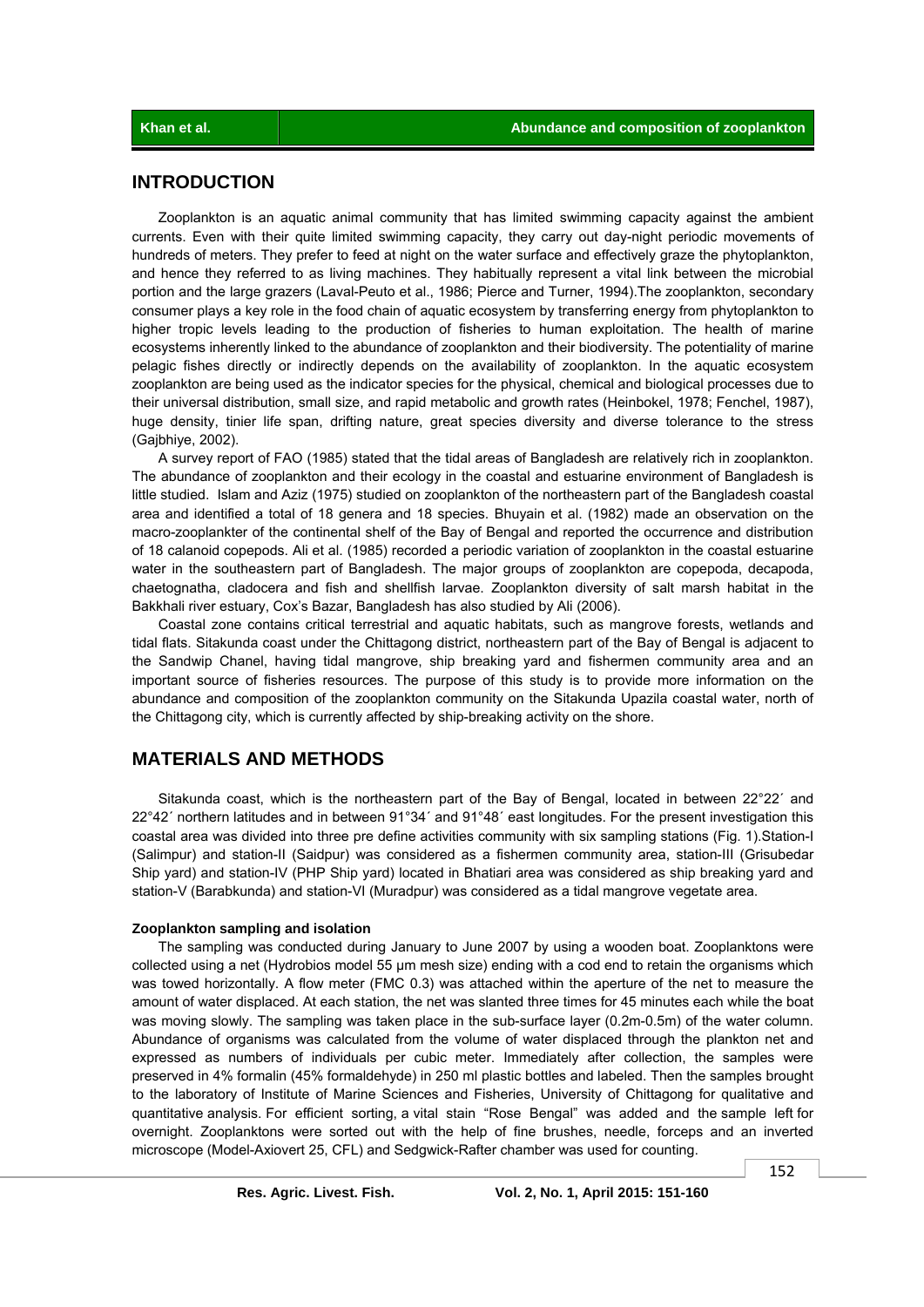| Khan et al. | Abundance and composition of zooplankton |
|-------------|------------------------------------------|
|             |                                          |

 Major groups were identified by the works of Patel (1975), Kasturirangan (1963), Koga (1984), Zafar and Mahmud (1989) for Copepoda; Wickstead (1965) and Smirnov (1996) for Cladocera; Srinivasan (1988), Andreu et al.(1989) and Bieri (1991) for Chaetognatha; Haq and Hasan (1975), Muthu et al. (1978), Amin and Mahmud (1979), Paulinose (1982), Deshmukh and Kagwade (1987), Rothlisberg (1983, 1987), Tirmizi et al. (1987) and Zafar (2000) for Crustacean zooplankton; Peter (1969), Newell and Newell (1979), Omori and Ikeda (1984), Zafar and Mahmud (1989), Olivar and Fortuno (1991) and Goswami & Padmavati (1996) for Meroplankton and Ichthyoplankton.

## **Data analysis**

The zooplankton abundance was calculated using the following formula:

- a. Total number of zooplankton specimens =Total counts of the specimens (say x)/ Volume of water filtered (V).
	- No.  $/m3 = x/v$  (No. can also be expressed/ 100 m<sup>-3</sup> or 1000 m<sup>-3</sup>).
- b. Total number of specimens of a particular zooplankton taxon = Total counts (x)/Volume of water filtered (Y) No.  $/m3 = x / y$ . SAS (2003) was used to analyze the data for analysis of variance (ANOVA).

# **RESULTS**

 Eight groups of zooplankton were identified, i.e. Appendicularia, Chaetognatha, Cladocera, Copepoda, Ctenophora, Crustacean zooplankton, Ichthyoplankton and Meroplankton at six different stations on Sitakunda coast, Chittagong, Bangladesh. In total 10 known species of Crustacean, 7 known and unidentified species of Meroplankton, 6 species of Copepoda, each 2 species of Appendicularia, Ctenophora and Ichthyoplankton and each one species of Cladocera and Chaetognatha were identified during the investigation. Abundance of zooplankton varied from 413 to 7730 individuals/ $m<sup>3</sup>$ . Figure 2 (A and B) shows the composition of the various zooplankton group on Sitakunda coast and the contribution of those groups in each station.

## **Appendicularia**

 This class includes *Oikopleura albicans* and *O. dioica*, comprising together 2.46 % of the total zooplankton population. They live in the pelagic zone, especially in the upper sunlight portion of the ocean. These zooplanktons were found in all stations, but in low number (63 indi/m $3$ ) was observed in the Bhatiyari area near the ship breaking yard and large number (1150 indi/m<sup>3</sup>) were observed in the mangrove vegetate area. Among them, a few *O. albicans* (12 indi/m3) was found in ship breaking area.

### **Cladocera**

 Cladocera the lowermost group made only 2.32 % of the total zooplankton population and *Evadue sp*. was the only identified zooplankton, which was very common in all stations. The abundance of *Evadue sp.* was 56 indi/m<sup>3</sup> to 503 indi/m<sup>3</sup>.

## **Ctenophora**

 The ctenophores designed 5.86 % of the total zooplankton population. This group composed of *Bolinopsis vitrea* and *Pleurobrachia* sp. and the percentage occurred 2.81 % and 3.05 % respectively.

## **Chaetognatha**

 Chaetognatha were the second lowermost group, forming 2.45 % of total zooplankton. In mangrove vegetate and fishermen community area, they found great number compare to ship breaking area near Bhatiyari. The highest abundance was 507 indi/ $m<sup>3</sup>$  and the lowest was 64 indi/ $m<sup>3</sup>$ .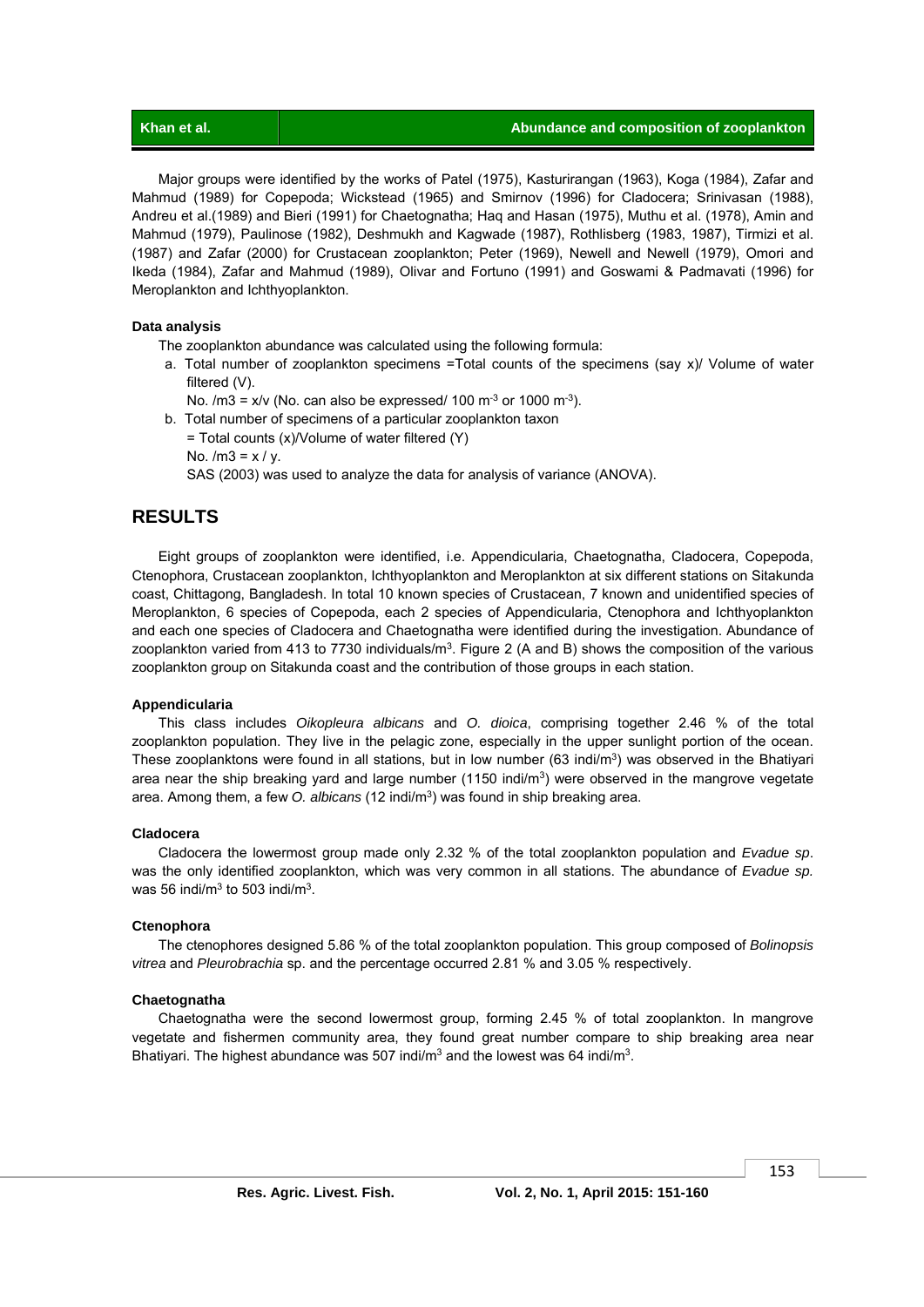#### **Copepoda**

 Copepods were the most abundant group encompassing 26.05 % of the total zooplankton population. This group consisted with *Calanus* sp., *Microsetella* sp., *Oncaea* sp., *Calanopia* sp., *Coryeacus* sp. and *Oithona* sp. During the study highest abundance 1,937 indi/m3 was found in mangrove vegetate area (station VI) due to the high number of *Calanus* sp. while station-III & IV (Ship breaking area) was the lowest abundance 2 indi/m3 and 7indi/m3 respectively owing to *Oncaea* sp. *Calanus* sp. was the most abundant and found at all stations, comprising 12.29 % of the total zooplankton population.

### **Crustacean zooplankton**

 Crustaceans were the second most plentiful group of zooplankton, founding 21.64% of the total population. This group was composed of *Acetes* larvae (7.87%), *Lucifer* larvae (4.14%), *Penaeid* larvae (7.41%) and *Sergestes* larvae (2.22%). The *Acetes* larvae were very common in this study. *Assets erythraeus*  (2.67%), *Acetes indicus* (2.69%) and *Acetes japonicas* (2.51%) accounted for the majority of the crustacean zooplankton. The highest number (819 indi/m3) of *Acetes erythraeus* occurred in the mangrove vegetate area (i.e. st. VI) and the lowest number (19 indi/ $m<sup>3</sup>$ ) in ship breaking area.

#### **Lucifer**

 *Lucifer sp*. was very common and made only 4.14 % of the total zooplankton population. The amount of *Lucifer sp.* was quite high in mangrove vegetate and fishermen community water while the number was lower in the ship breaking area. The average abundance showed substantial differences in those places.

### **Shrimp larvae**

 *Penaeus* and *Metapenaeus* larvae were regular component in the Penaeid zooplankton, constituting 5.81% and 1.61% of the total zooplankton population respectively. Among them *P. indicus* was most dominant species (1473 indi/m<sup>3</sup>) occurred in mangrove vegetate area (station VI). The abundance was very low at ship breaking area for all species, i.e. *P. monodon* (19 indi/m3), *P. indicus* (100 indi/m3), *P. merguiensis* (14 indi/m3), *Metapenaeus monoceros* (12 indi/m3) and *Metapenaeus brevicornis* (15 indi/m3).

In all stations, *Sergestes similis* also found in worthy number. In mangrove vegetation (926 indi/m<sup>3</sup>) and fishermen community area (395 indi/m<sup>3</sup>) the number was high, but in the ship breaking area (74 indi/m<sup>3</sup>) the number was very low.

### **Meroplankton**

 Meroplankton consisted of Polychaete larvae (5.28%), Snail veliger (2.77%), Snail larvae (2.34%), Barnacle nauplius (2.18%), Barnacle cyprid (2.36%), Crab megalopa (3.12%) and Crab zoea (3.41%). Polychaete larvae were very common zooplankton and high in number. The average abundance in all stations showed no significant differences. Snail veligers and Snail larvae were also available at all stations. The amount of Barnacle nauplius and Barnacle cyprid was high in mangrove and fishermen community area rather than ship breaking area.

#### **Ichthyoplankton**

 Fish eggs and larvae were very common and high in number, creating 9.25 % and 8.52% of total zooplankton respectively. Fish eggs and larvae found available in all investigated areas. The average abundance showed no significant differences between mangroves vegetate area and ship breaking area.

## **DISCUSSION**

 A sensible variation was observed in the zooplankton abundance in all stations. Mangrove vegetate area have the highest abundant 35,755 individuals/ $m<sup>3</sup>$  and fishermen community area and ship breaking yard has 18,825 individuals/m<sup>3</sup> and 8,321 individuals/m3, respectively around the sampling period. Statistical analysis showed that the abundance of zooplankton population in the mangrove vegetate area was significantly higher (p>0.05) than the fishers community area and ship breaking area. The mangrove vegetate area has the highest composition (57.06%) of zooplankton then the fishers community area and ship breaking area (29.77% and 13.16%, respectively).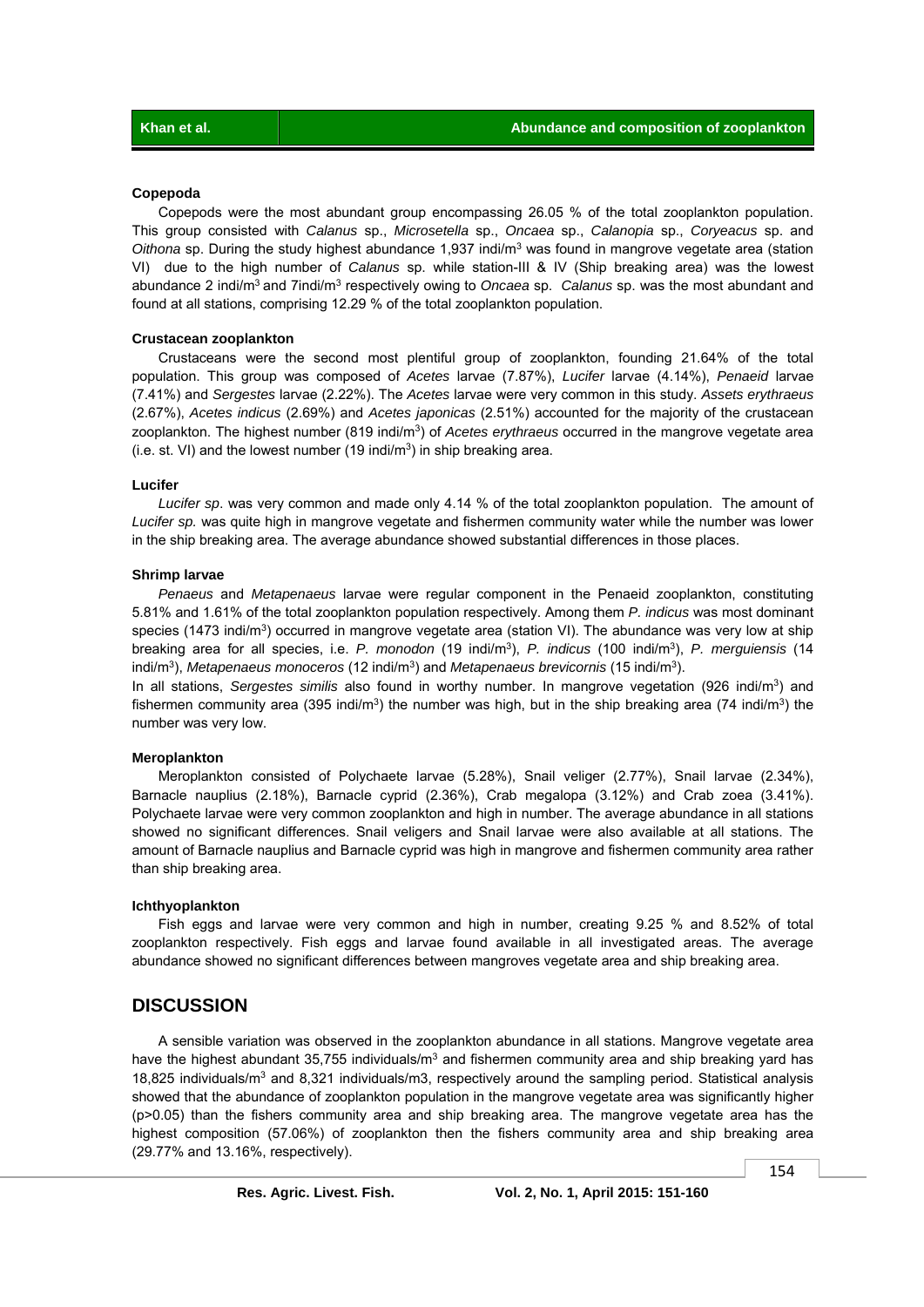



Figure 2. Percent composition of various zooplanktons (A) and their richness at different sampling station (B).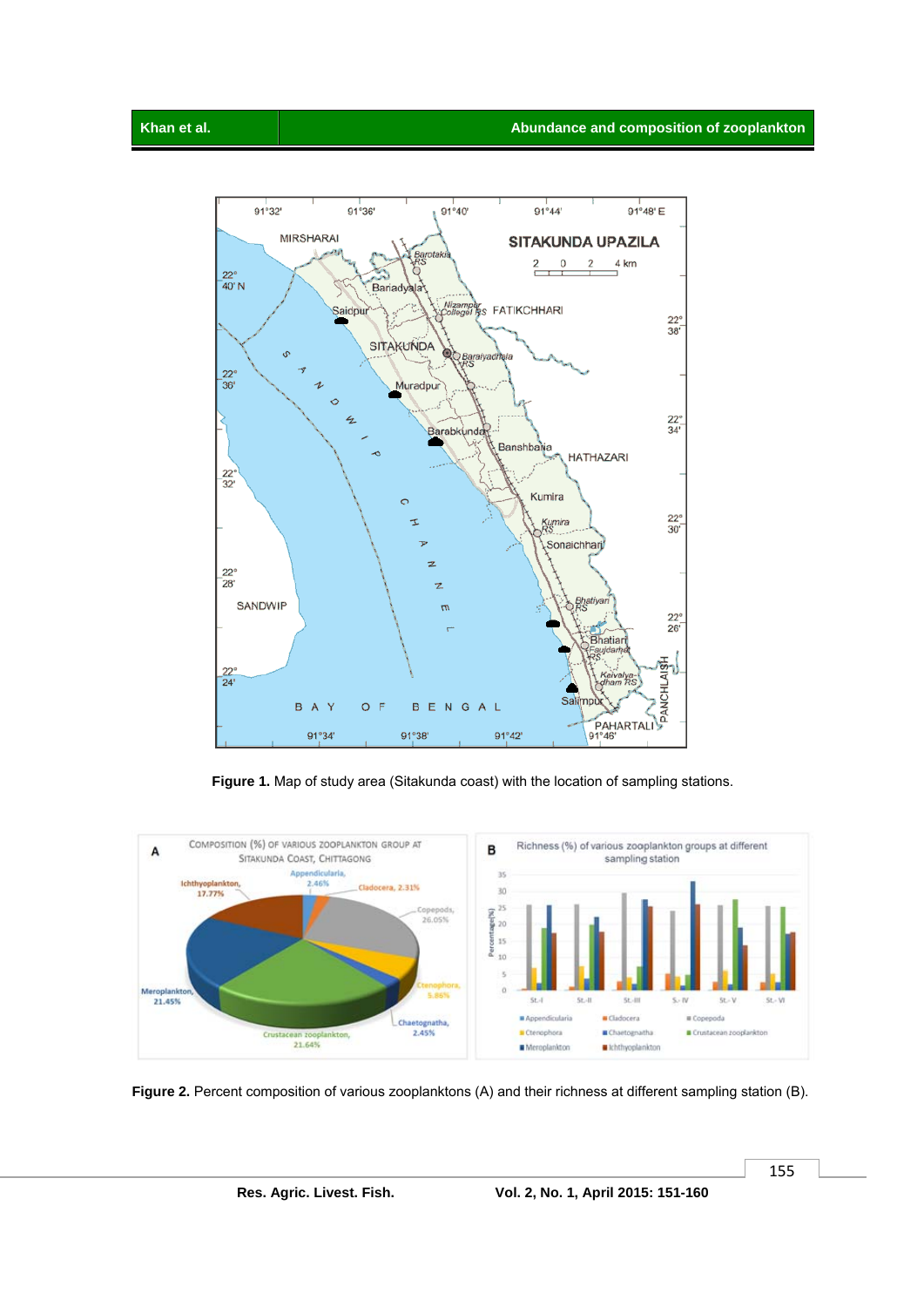**Table 1.** List of major groups and species of zooplankton identified and their number and percentage at Sitakunda coast, Chittagong

| Group           | <b>Species</b>          | <b>Total No.</b> | Percentage (%)<br>within group | Overall (%) |
|-----------------|-------------------------|------------------|--------------------------------|-------------|
| Appendicularia  | Oikopleuradioica        | 1135             | 73.32                          | 1.80        |
|                 | Oikopleuraalbicans      | 413              | 26.68                          | 0.66        |
|                 | Calanus sp.             | 7730             | 47.18                          | 12.29       |
|                 | Microsetellasp.         | 4993             | 30.48                          | 7.94        |
| Copepods        | Oncaeasp.               | 852              | 5.20                           | 1.35        |
|                 | Calanopiasp.            | 639              | 3.90                           | 1.01        |
|                 | Coryeacussp.            | 1312             | 8.01                           | 2.08        |
|                 | Oithonasp.              | 857              | 5.23                           | 1.36        |
| Cladocera       | Evaduesp.               | 1457             | 43.17                          | 2.32        |
|                 | Pleurobrachia sp.       | 1918             | 56.83                          | 3.05        |
| Ctenophores     | Bolinopsisvitrea        | 1767             | 100                            | 2.81        |
| Chaetognatha    | Sagittasp.              | 1544             | 100                            | 2.45        |
|                 | Lucifer sp.             | 2602             | 19.11                          | 4.14        |
|                 | Sergestessimilis        | 1395             | 10.25                          | 2.22        |
|                 | Penaeus monodon         | 1361             | 10.00                          | 2.16        |
|                 | Penaeus merguiensis     | 818              | 6.00                           | 1.30        |
|                 | Metapenaeus monoceros   | 566              | 4.16                           | 0.90        |
| Crustacean      | Metapenaeus brevicornis | 447              | 3.28                           | 0.71        |
|                 | Penaeus indicus         | 1473             | 10.82                          | 2.34        |
|                 | Aceteserythraeus        | 1694             | 12.44                          | 2.67        |
|                 | Acetesindicus           | 1681             | 12.35                          | 2.69        |
|                 | Acetesjaponicus         | 1577             | 11.58                          | 2.51        |
| Meroplankton    | Polychaete larvae       | 3320             | 24.61                          | 5.28        |
|                 | Snail veliger           | 1740             | 12.90                          | 2.77        |
|                 | Snail larvae            | 1472             | 10.90                          | 2.34        |
|                 | Barnacle nauplius       | 1369             | 10.15                          | 2.18        |
|                 | Barnacle cyprid         | 1483             | 10.99                          | 2.36        |
|                 | Crab megalopa           | 1960             | 14.53                          | 3.12        |
|                 | Crab zoea               | 2148             | 15.92                          | 3.41        |
|                 | Fish eggs               | 5820             | 52.07                          | 9.25        |
| Ichthyoplankton | Fish larvae             | 5358             | 47.93                          | 8.52        |
| Total           |                         | 62901            |                                | 100         |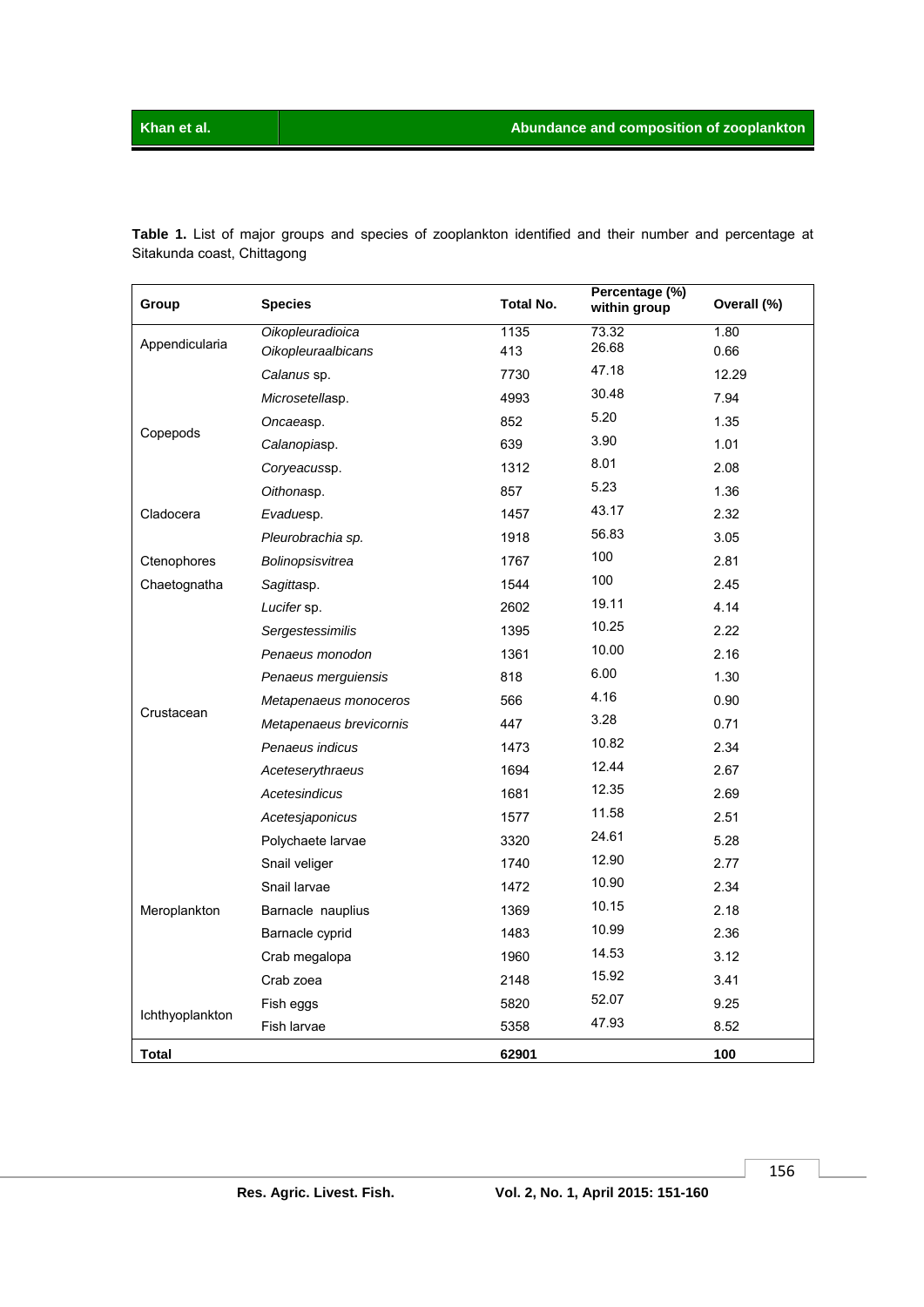| <b>Species</b>            | St-I | St-II | St-III         | St-IV            | $St - V$ | St-VI | Average | <b>Total</b> | Overall |
|---------------------------|------|-------|----------------|------------------|----------|-------|---------|--------------|---------|
|                           |      |       |                |                  |          |       |         |              | $\%$    |
| Aceteserythraeus          | 109  | 98    | 32             | 19               | 372      | 487   | 186.17  | 1117         | 1.78    |
| Acetesindicus             | 211  | 47    | 9              | $\mathsf 3$      | 112      | 179   | 93.5    | 561          | 0.89    |
| Acetesjaponicus           | 149  | 1236  | 867            | 693              | 1884     | 1937  | 1127.67 | 6766         | 10.76   |
| Barnacle nauplius         | 357  | 913   | 118            | 107              | 1353     | 1749  | 766.17  | 4597         | 7.31    |
| Barnacle cyprid           | 297  | 112   | $\overline{2}$ | 7                | 286      | 366   | 178.33  | 1070         | 1.70    |
| Bolinopsisvitrea          | 218  | 49    | 98             | 24               | 177      | 189   | 125.83  | 755          | 1.20    |
| Calanopiasp.              | 102  | 118   | 79             | 81               | 298      | 419   | 182.83  | 1097         | 1.74    |
| Calanus sp.               | 1113 | 94    | 98             | 72               | 253      | 311   | 323.5   | 1941         | 3.09    |
| Coryeacussp.              | 317  | 119   | 118            | 214              | 447      | 503   | 286.33  | 1718         | 2.73    |
| Crab megalopa             | 277  | 399   | 66             | 91               | 533      | 427   | 298.83  | 1793         | 2.85    |
| Crab zoea                 | 319  | 307   | 107            | 87               | 472      | 576   | 311.33  | 1868         | 2.97    |
| Evaduesp.                 | 56   | 354   | 87             | 64               | 321      | 507   | 231.5   | 1389         | 2.21    |
| Fish eggs                 | 719  | 565   | 27             | 49               | 703      | 754   | 469.5   | 2817         | 4.48    |
| Fish larvae               | 892  | 188   | 72             | $\boldsymbol{2}$ | 521      | 405   | 346.67  | 2080         | 3.31    |
| Lucifer sp.               | 504  | 201   | 12             | $\overline{7}$   | 425      | 532   | 280.17  | 1681         | 2.67    |
| M. brevicornis            | 37   | 127   | $\overline{2}$ | 12               | 254      | 327   | 126.5   | 759          | 1.21    |
| M. monoceros              | 56   | 83    | $\overline{7}$ | 5                | 211      | 204   | 94.333  | 566          | 0.90    |
| Microsetellasp.           | 753  | 49    | 12             | 3                | 142      | 204   | 193.83  | 1163         | 1.85    |
| <b>Oikopleuraalbicans</b> | 63   | 201   | 58             | 42               | 477      | 518   | 226.5   | 1359         | 2.16    |
| Oikopleuradioica          | 127  | 147   | 23             | 19               | 577      | 819   | 285.33  | 1712         | 2.72    |
| Oithonasp.                | 29   | 181   | 54             | 34               | 689      | 512   | 249.83  | 1499         | 2.38    |
| Oncaeasp.                 | 79   | 173   | 36             | 27               | 554      | 638   | 251.17  | 1507         | 2.40    |
| Penaeus indicus           | 177  | 649   | 451            | 521              | 553      | 589   | 490     | 2940         | 4.67    |
| Penaeus merguiensis       | 96   | 247   | 117            | 98               | 537      | 429   | 254     | 1524         | 2.42    |
| Penaeus monodon           | 184  | 171   | 68             | 59               | 414      | 501   | 232.83  | 1397         | 2.22    |
| Pleurobrachia sp.         | 402  | 209   | 17             | 21               | 346      | 419   | 235.67  | 1414         | 2.25    |
| Polychaete larvae         | 557  | 119   | 9              | 54               | 483      | 521   | 290.5   | 1743         | 2.77    |
| Sagittasp.                | 211  | 321   | 236            | 361              | 354      | 411   | 315.67  | 1894         | 3.00    |
| Sergestessimilis          | 207  | 431   | 276            | 234              | 427      | 461   | 339.33  | 2036         | 3.24    |
| Snail larvae              | 259  | 1031  | 612            | 503              | 1236     | 1719  | 893.33  | 5360         | 8.52    |
| Snail veliger             | 312  | 697   | 473            | 565              | 1019     | 1712  | 796.33  | 4778         | 7.60    |
| <b>Total kind</b>         | 31   | 31    | 31             | 31               | 31       | 31    | 31      | 31           |         |
| Total individual          | 9189 | 9636  | 4243           | 4078             | 16430    | 19325 | 10483.5 | 62901        | 100%    |

**Table 2.** Zooplankton abundance (individual/m<sup>3</sup>) and their averages in fishers community area (St.-I and II), ship breaking area (St.-III and IV) and mangrove vegetate area (St.-V and VI) at Sitakunda coast, Chittagong.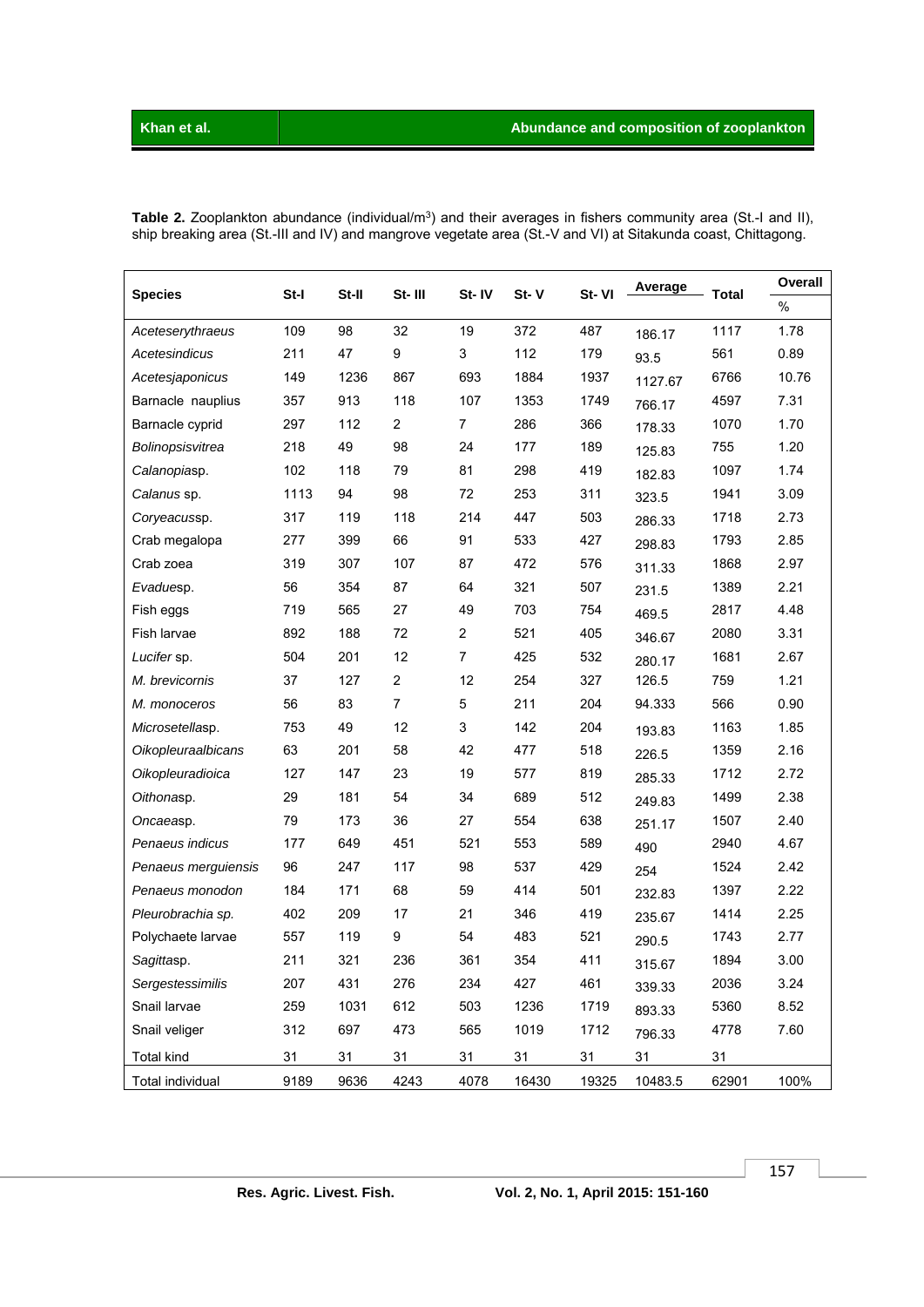Large carnivorous zooplankters namely, the Ctenophora and Chaetognatha are planktonic predators of fish larvae. The correlation between fish larvae and their predators, i.e. Chaetognatha, and Ctenophora was 0.8611, 0.8083 respectively, at 95 % confidence. The correlation of fish larvae and Copepoda, which their prey species was 0.9100 at 95 % confidence.

 At all stations, the dominant species in the Sitakunda coast were as *Calanus sp.*, *Microsetella* sp. belonging to Copepods, fish eggs and fish larvae belonging to Ichthyoplankton, Polychaete larvae and Crab zoea belonging to Meroplankton and *Lucifer* sp. belonging to Crustacean larvae. All most all species were lower at station III and IV, which was denoted as the ship breaking area probably due to oil pollution and other human activities. Copepods were the main contributors in the present investigation. Wimpenny (1966) and Omori and Ikeda (1976) reported that copepods are the most abundant zooplankton communities sampled in the world ocean. Houde and Lovdal (1982) showed that copepods are important components of larval fish food. The present investigation on Crustacean zooplankton found five commercially important species such as Penaeus monodon, Penaeus merguiensis, Metapenaeus monoceros, Metapenaeus brevicornis and Penaeus *indicus. Penaeus* and *Metapenaeus* have worldwide commercial importance in fisheries and aquaculture, and the larvae of many species have been reared in the respected shrimp hatchery.

 In general, particularly in coastal waters, the composition and abundance of zooplankton varied remarkably due to the seasonal variations and their sheltered systems like coastal and mangrove waters. On the Sitakunda coast, in the mangrove vegetate area, total abundance of zooplankton was higher than the fishermen community area and ship breaking area. This is because of organic and inorganic matters dissolved in the water, which is ultimately support directly or indirectly to the zooplankton growth. Similar results have also been reported in the coastal waters of Bangladesh by Bhuiyan et al. (1982), Ali et al. (1985) and Zafar (2000).

 Fraser (1969) and Suwanrunpha (1983) reported that big carnivorous zooplankters namely Ctenophora, Chaetognatha, Medusae and Siphonophora are planktonic predators of fish larvae. In this study, a high correlation between fish larvae and their predator, especially chaetognatha was observed. Thus, their presence in numbers of zooplankton could have a serious effect on the recruitment of larval fish and could be very significant for the fish stocks and for the fishing industry. Houde and Lovdal (1982), Balbontin et al. (1986) and Anderson (1994) presented that small zooplankton e.g. Copepods, Tintinnids, Cladocerans, larval molluscs etc. are important components of larval fish food. The present study found a high correlation between fish larvae and their prey, especially copepods. Positive correlations indicated that fish tend to aggregate where the standing stock of copepods is highest. However, Sameoto (1972) found no significant correlation between standing stock of copepods and the valued abundance of herring larvae. Manyauthors point out that zooplankton was influencing on fisheries. Krisshnapillai and Bhat (1981) found that the fishcatching rate was maximum in while the zooplankton productive rate was high. Jacob et al. (1981) reported that the peak times in the zooplankton biomass coincided with the peak periods of pelagic fisheries.

 Unfortunately, information about the fisheries in the present studied areas was not available, so that correlation of fish catch and zooplankton abundance was not measured.

### **CONCLUSION**

 The zooplankton abundance in the three locations showed a much different from each other. The zooplankton abundance in mangrove vegetate area was higher than the fishermen community and ship breaking area. The abundance and composition of the zooplankton can be used as an indicator of marine productivity.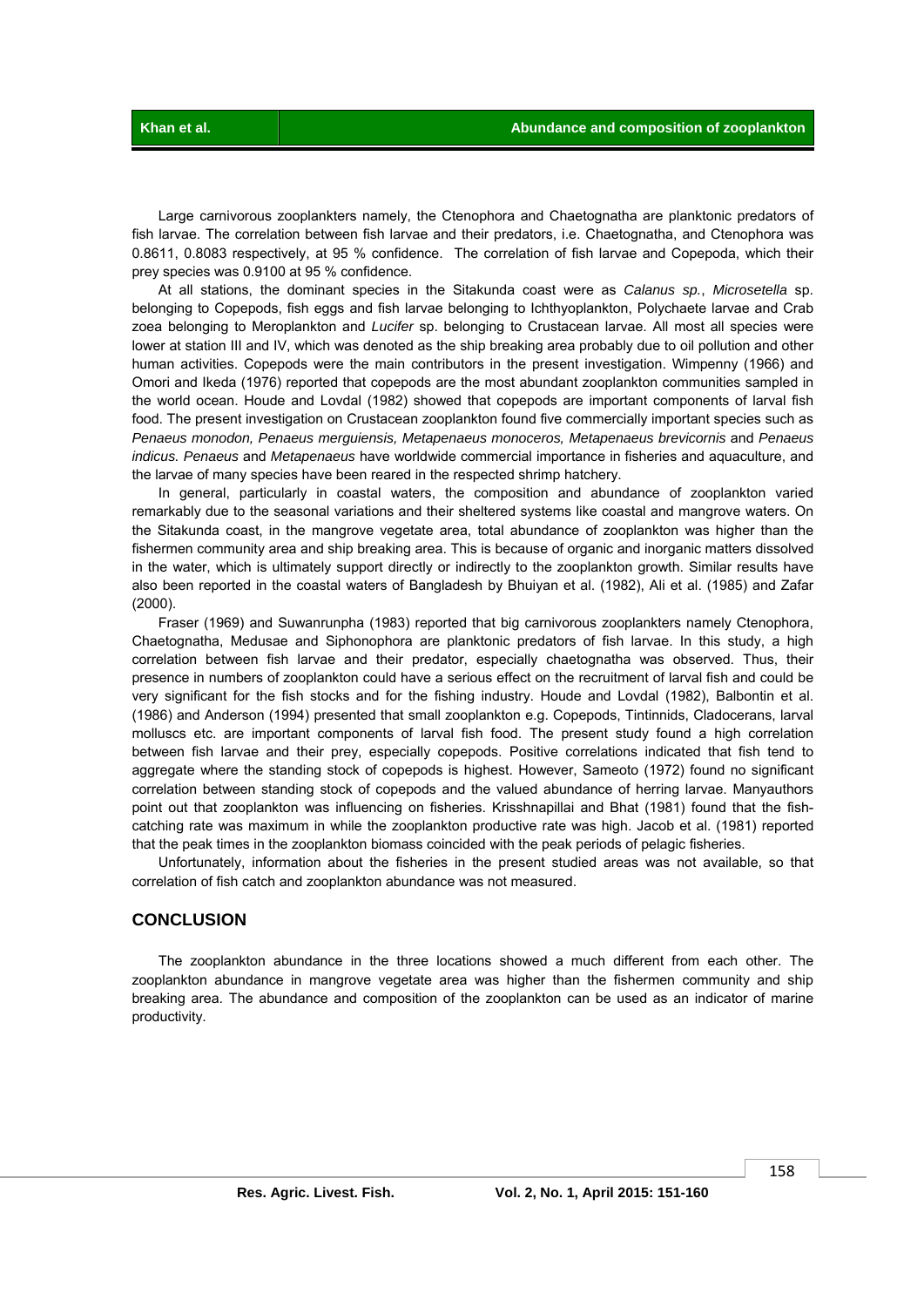# **REFERENCE**

- 1. Ali A, S Sukanta and N Mahmood, 1985. Seasonal abundance of plankton in Moheskhali channel, Bay of Bengal. In: Proceedings of SAARC Seminar on Protection of Environmental from Degradation, Dhaka, Bangladesh, p 128-140.
- 2. Ali, M. 2006. Zooplankton diversity of salt marsh habitat in the Bakkhali river estuary, Cox'Bazar, Bangladesh.4th Year Project Paper, Institute of Marine Sciences and Fisheries (IMSF), University of Chittagong. 56 p.
- 3. Amin MN and N Mahmood, 1979. On identification of post larvae of penaeid shrimp *Metapenaeus brevicornis* (H. Milne Edwards), Bangladesh Journal of Scientific and Industrial Research,14: 97-100.
- 4. Anderson JT, 1994. Feeding ecology and condition of larval and pelagic juvenile redfish, *Sebastes*spp. Marine Ecology Progress Series, 104: 211-226.
- 5. Andreu P, C Marrase and E Berdalet, 1989. Distribution of epiplanktonicChaetognatha along a transect in the Indian Ocean. Journal of Plankton Research, 11 (2): 185-192.
- 6. Balbontin F, M Garreton and J Neuling, 1986. Stomach content and prey size of the fish larvae from Bransfield Strait (SIBEX-Phase 2, Chile). SerieCientifica. InstitutoAntarticoChileno, 35: 125-144.
- 7. Bhuiyan AL, SA Mohi, SA Khair and NG Das, 1982. Macro-zooplanktons of the continental shelf of the Bay of Bengal. Chittagong University Studies, 6: 51-59.
- 8. Bieri R, 1991. Systematics of the Chaetognatha. In: The biology of chaetognaths: Eds,. Bone, Q. H. Kapp and A.C. Pierrot-Builts. Oxford University Press.p 122-136.
- 9. Deshmukh VD and PV Kagwade, 1987. Larval abundance of non-penaeid prawns in the Bombay Harbor. Journal of Marine Biological Association India, 29(1&2): 291-296.
- 10. FAO 1985. Reported on tidal area study Bangladesh.Fisheries Resources Survey System FAO/UNDP BGD/79/015, 32 pp.
- 11. Fenchel T, 1987, Ecology of Protozoa The Biology of Free Living PhagotrophicProtists Springer-Verlag, Berlin, p. 197.
- 12. Fraser JH, 1969. Experimental feeding of some Medusae and Chaetognatha. Journal of the Fisheries Research Board of Canada, 26: 1743-1762.
- 13. Gajbhiye SN, 2002. Zooplankton Study methods, importance and significant observations.In: Quardros G, (Ed.) The National Seminar on Creeks, Estuaries and Mangroves - Pollution and Conservation, 28- 30th November, 2002, Thane, p. 21-27
- 14. Goswami SC, and G Padmavati, 1996. Zooplankton production, composition and diversity in the coastal waters of Goa. Indian Journal of Marine Sciences, 25: 91-97.
- 15. Haq SM and H Hassan, 1975. Larvae of shrimps of the genera *Penaeus, Parapenaeopsis,* and *Metapenaeus*from the coast of Pakistan. Pakistan Journal of Zoology, 7: 145-159.
- 16. Heinbokel JF, 1978.Studies on the functional role of tintinnids in the Southern California Bight: 1. Grazing and growth rates in laboratory cultures. Marine Biology, 47: 177-189.
- 17. Houde E and JD Lovdal, 1982. Variability in Ichthyoplankton and microzooplankton abundances and feeding of fish larvae in Biscayne Bay, Florida.Estuarine, Coastal and Shelf Science, 18: 403-419.
- 18. Islam AKMN and A Aziz, 1975.A preliminary study on the zooplankton of the North-eastern Bay of Bengal. Bangladesh Journal of Zoology, 3: 125-138.
- 19. Jacob RM, NK Ramachandram and KR Vasantha, 1981. Zooplankton in relation to hydrography andpelagic fisheries in the inshore waters of Virhinjam, Trivandrum. Journal of the Marine Biological Association of India, 23: 62-76.
- 20. Kasturirangan LR, 1963. A key for the identification of the more common planktonic Copepoda of Indian coastal waters. Indian National Committee on Oceanic Research, Publication No. 2: 1-87. New Delhi.
- 21. Krisshnapillai S and GJ Subramonia Bhat, 1981. Note on the abundance of zooplankton and trawler catchduring the post monsoon months along the northwest coast of India. Journal of the Marine Biological Association of India, 23: 208-21.
- 22. Koga F, 1984 .Morphology, ecology, classification and specialization of copepods nauplius. Bulletin of Nansei Regional Fisheries Research Laboratory, 16: 95-229.